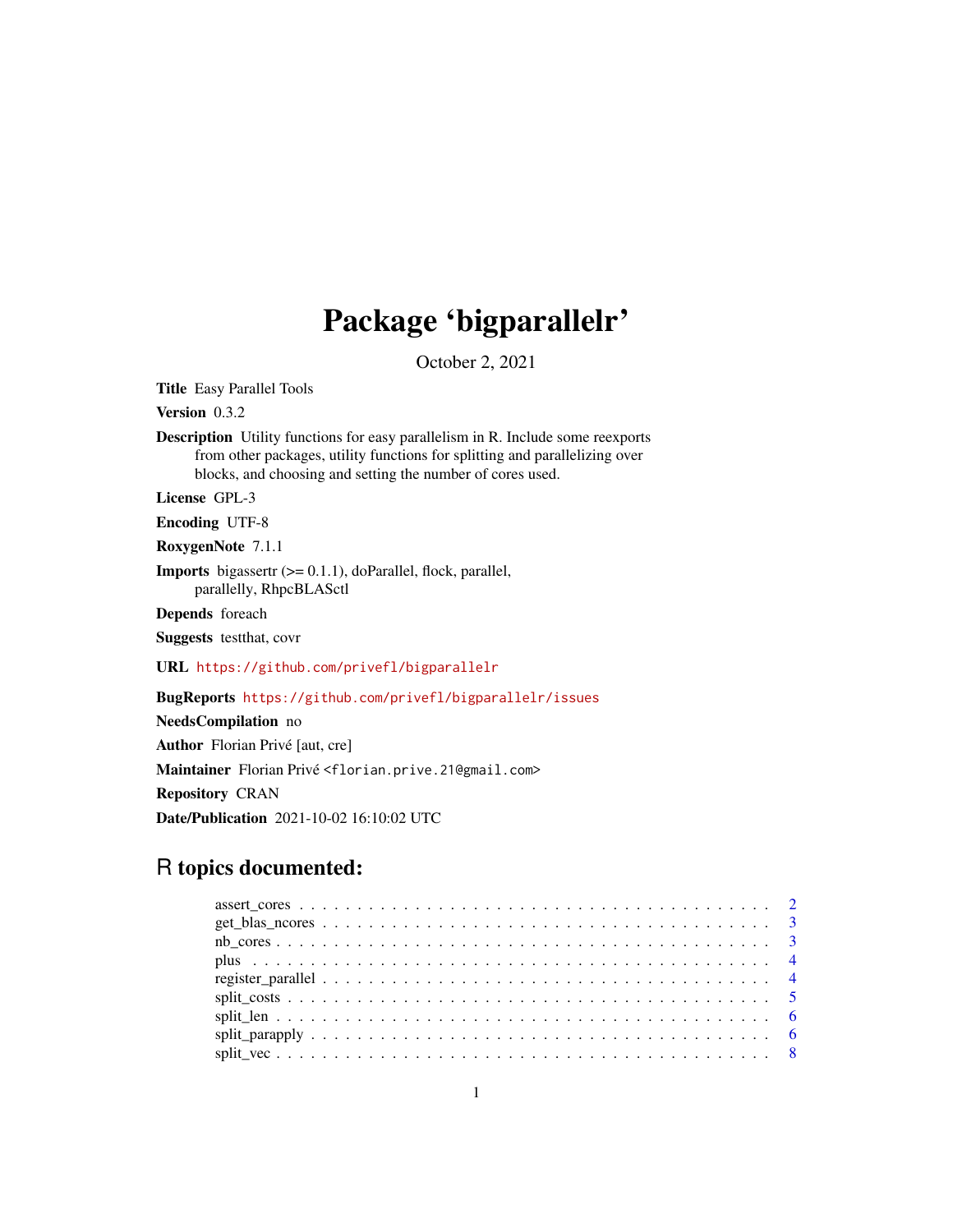### <span id="page-1-0"></span>2 assert\_cores

### **Index** [9](#page-8-0)

assert\_cores *Check number of cores*

### **Description**

Check that you are not trying to use too many cores.

### Usage

assert\_cores(ncores)

### Arguments

ncores Number of cores to check. Make sure is not larger than getOption("bigstatsr.ncores.max") (number of logical cores by default). We advise you to use nb\_cores(). If you really know what you are doing, you can change this default value with options(bigstatsr.ncores.max = Inf).

### Details

It also checks if two levels of parallelism are used, i.e. having ncores larger than 1, and having a parallel BLAS enabled by default. You could remove this check by setting options (bigstatsr.check.parallel.blas  $=$  FALSE $)$ .

We instead recommend that you disable parallel BLAS by default by adding  $try(bigrapharallelr::set_blas_ncores(1),si)$ = TRUE) to your .Rprofile (with an empty line at the end of this file) so that this is set whenever you start a new R session. You can use usethis::edit\_r\_profile() to open your .Rprofile. For this to be effective, you should restart the R session or run options (default.nproc.blas = NULL) once in the current session.

Then, in a specific R session, you can set a different number of cores to use for matrix computations using bigparallelr::set\_blas\_ncores(), if you know there is no other level of parallelism involved in your code.

### Examples

## Not run:

assert\_cores(2)

## End(Not run)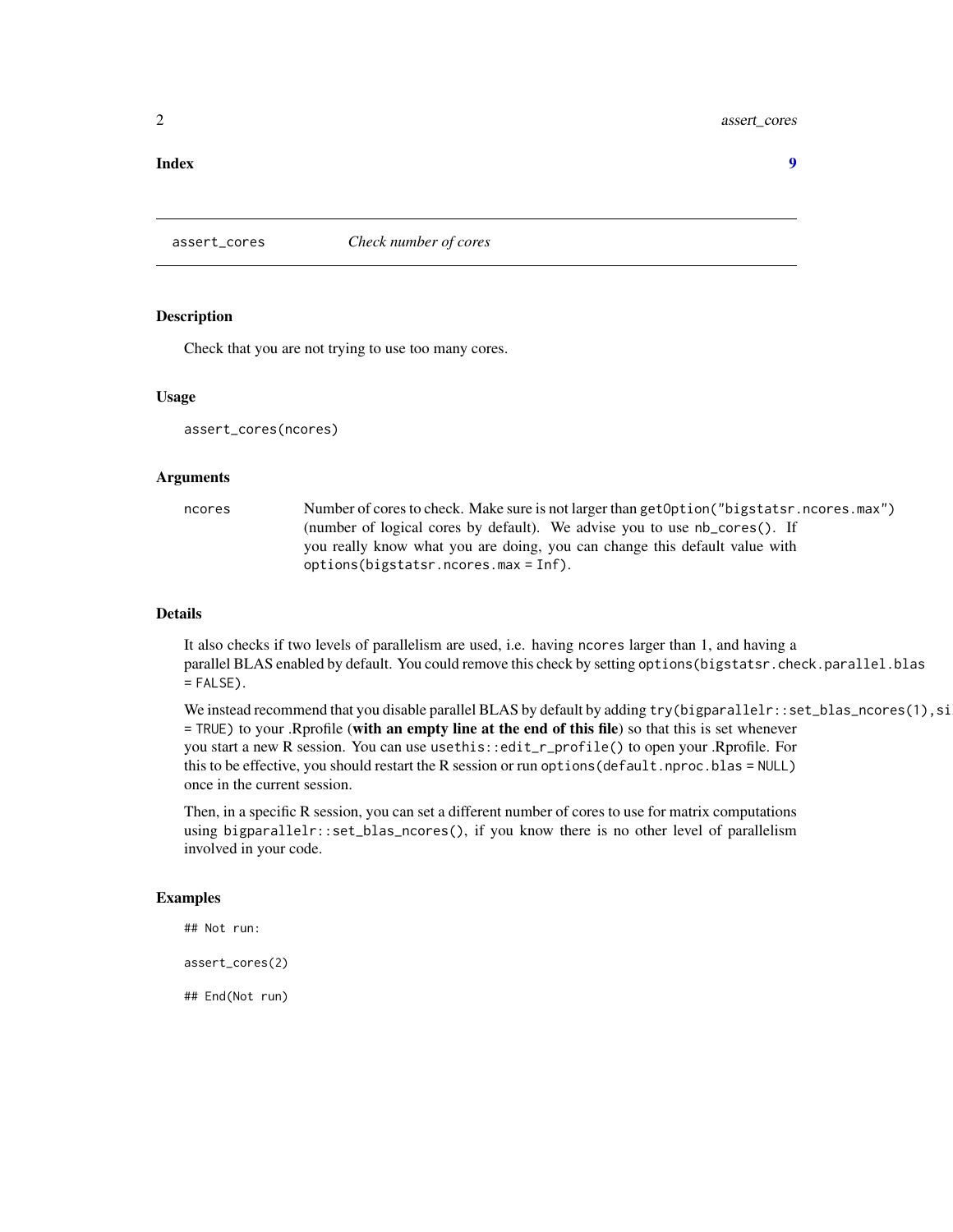<span id="page-2-0"></span>get\_blas\_ncores *Number of cores used by BLAS (matrix computations)*

### Description

Number of cores used by BLAS (matrix computations)

### Usage

```
get_blas_ncores()
```
set\_blas\_ncores(ncores)

### Arguments

ncores Number of cores to set for BLAS.

### Examples

get\_blas\_ncores()

nb\_cores *Recommended number of cores to use*

### Description

This is base on the following rule: use only physical cores and if you have only physical cores, leave one core for the OS/UI.

### Usage

nb\_cores()

### Value

The recommended number of cores to use.

### Examples

nb\_cores()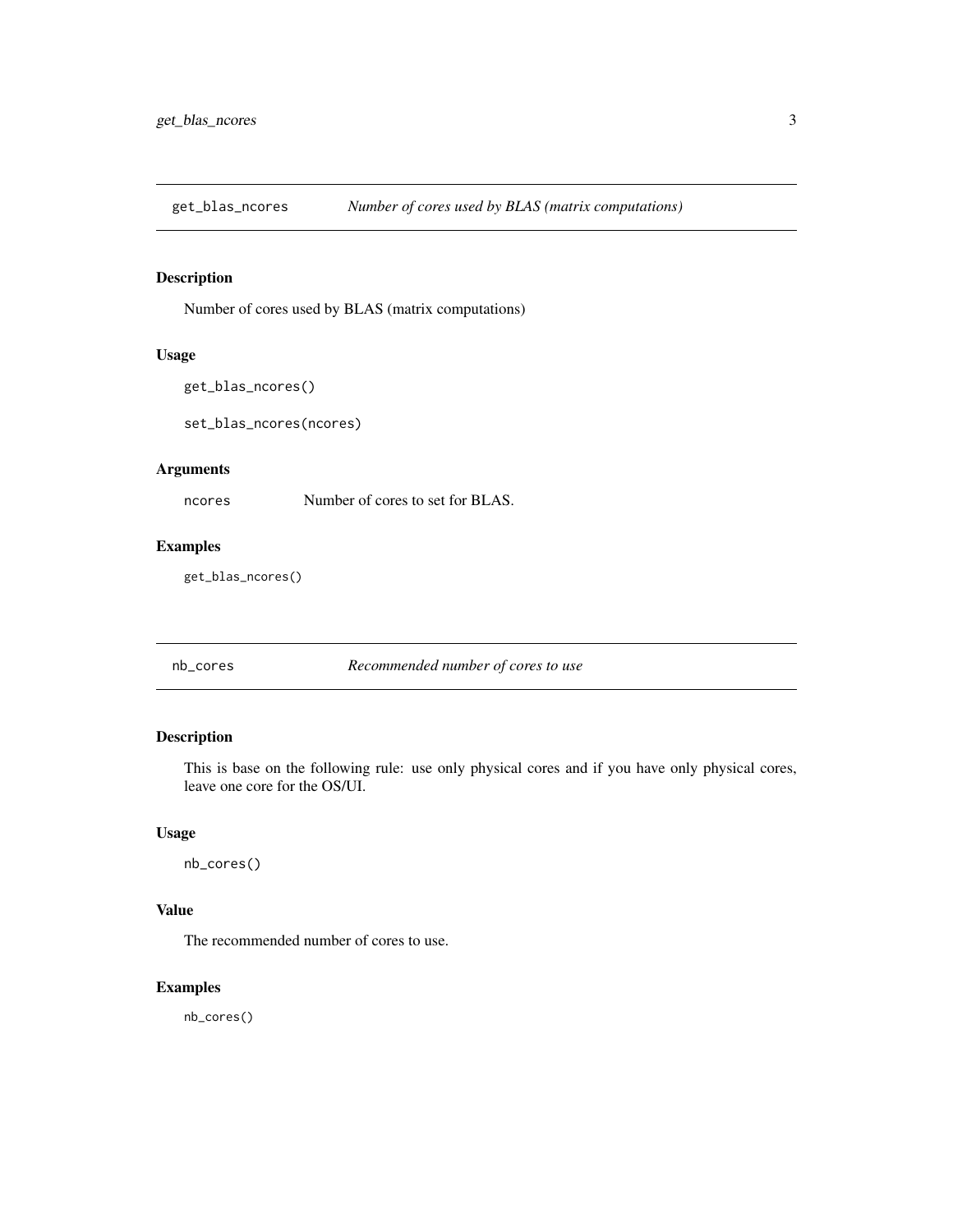<span id="page-3-0"></span>plus *Add*

### Description

Wrapper around Reduce to add multiple arguments. Useful

### Usage

plus(...)

### Arguments

... Multiple arguments to be added together.

### Value

Reduce('+',list(...))

### Examples

plus(1:3, 4:6, 1:3)

register\_parallel *Register parallel*

### Description

Register parallel in functions. Do [makeCluster\(\)](#page-0-0), [registerDoParallel\(\)](#page-0-0) and [stopCluster\(\)](#page-0-0) when the function returns.

### Usage

```
register_parallel(ncores, ...)
```
### Arguments

| ncores   | Number of cores to use. If using only one, then this function uses for each: : register $DoseQ()$ . |
|----------|-----------------------------------------------------------------------------------------------------|
| $\cdots$ | Arguments passed on to makeCluster().                                                               |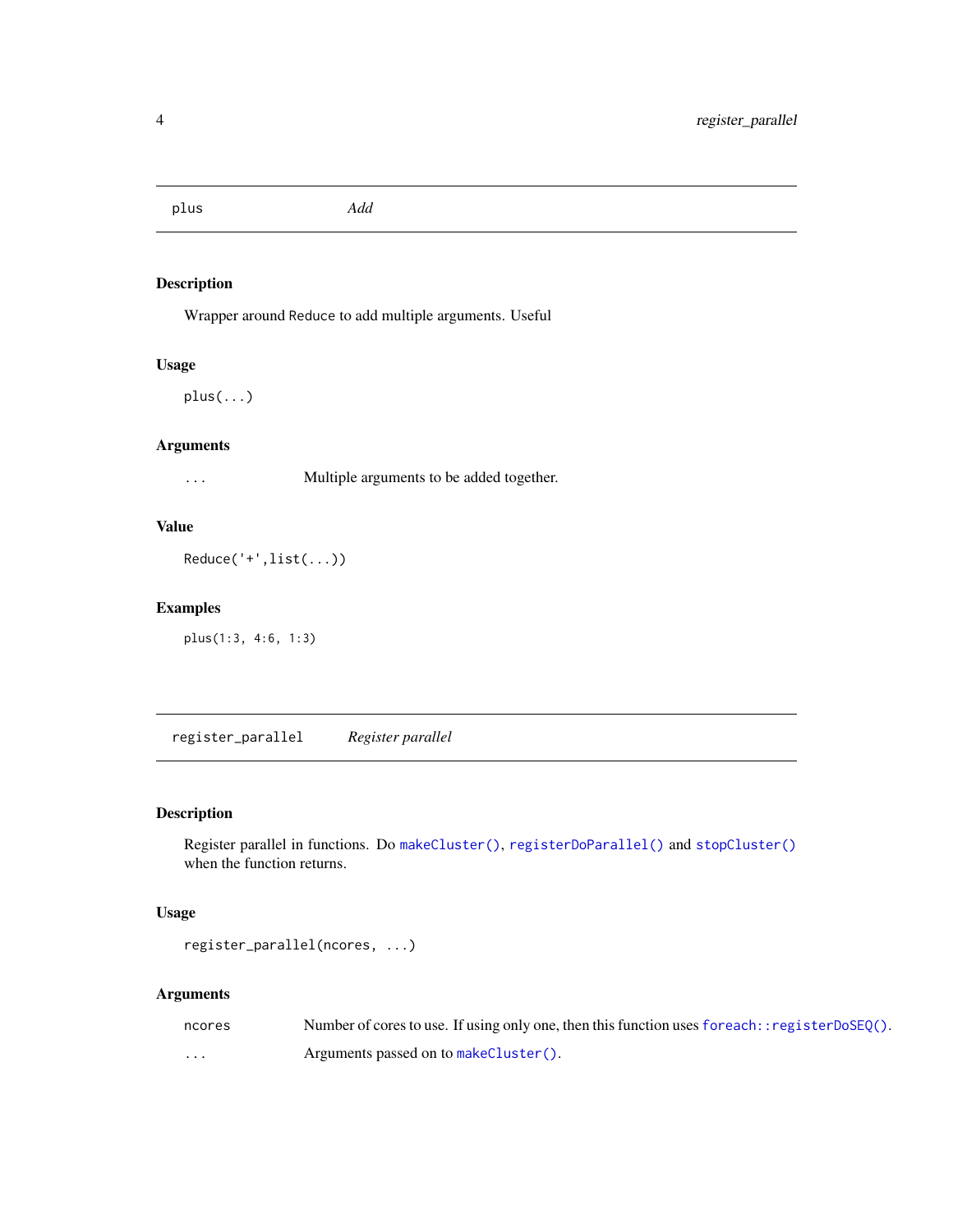### <span id="page-4-0"></span>split\_costs 5

### Examples

```
## Not run:
test <- function(ncores) {
  register_parallel(ncores)
  foreach(i = 1:2) %dopar% i
}
test(2) # only inside the function
foreach(i = 1:2) %dopar% i
## End(Not run)
```
split\_costs *Split costs in blocks*

### Description

Split costs in consecutive blocks using a greedy algorithm that tries to find blocks of even total cost.

### Usage

```
split_costs(costs, nb_split)
```
### Arguments

| costs    | Vector of costs (e.g. proportional to computation time). |
|----------|----------------------------------------------------------|
| nb_split | Number of blocks.                                        |

### Value

A matrix with 4 columns lower, upper, size and cost.

### Examples

```
split\_costs(costs = 150:1, nb_split = 3)split\_costs(costs = rep(1, 151), nb_split = 3)split_costs(costs = 150:1, nb_split = 30)
```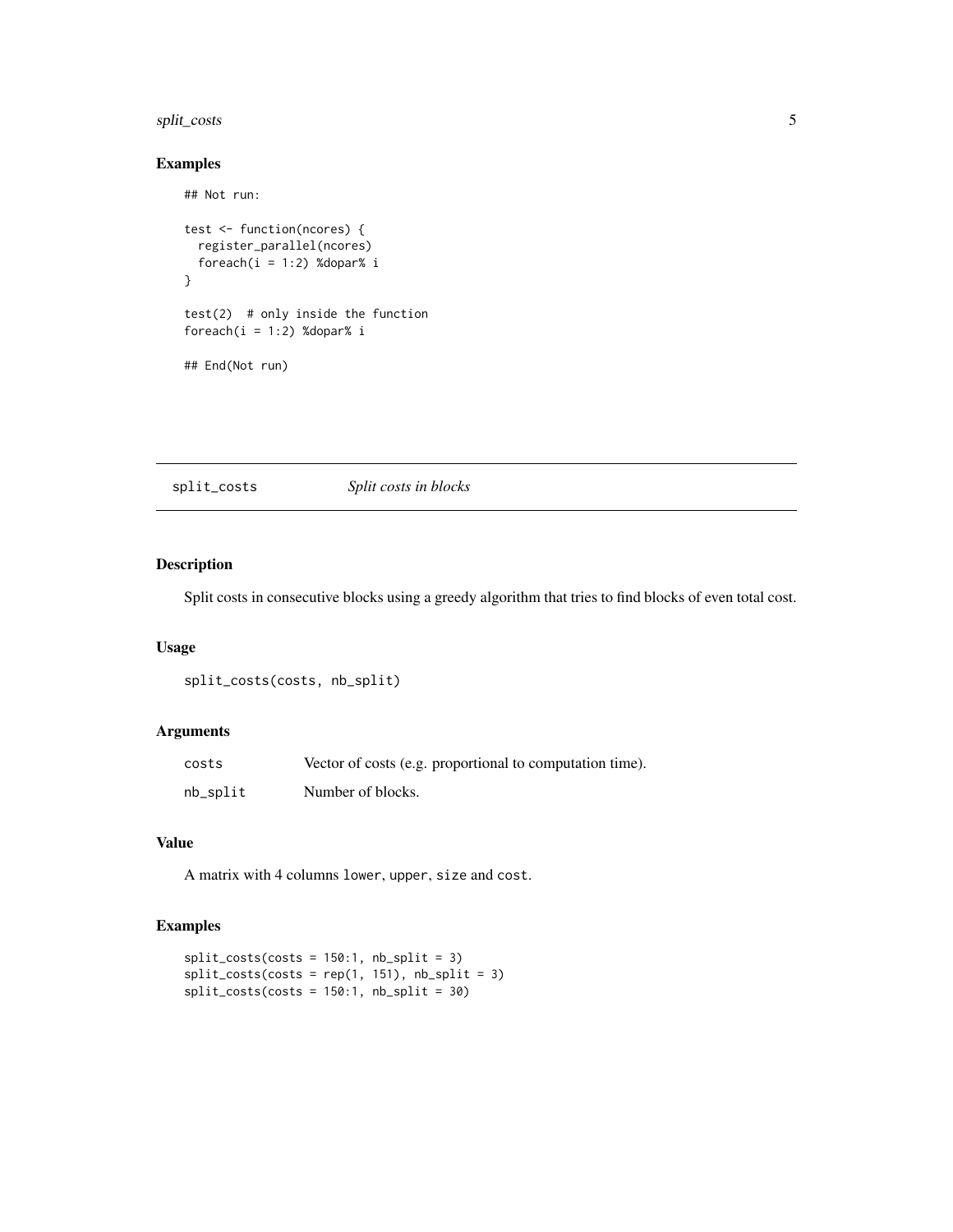<span id="page-5-0"></span>

### Description

Split length in blocks

### Usage

```
split_len(total_len, block_len, nb_split = ceiling(total_len/block_len))
```
### Arguments

| total len | Length to split.                                       |
|-----------|--------------------------------------------------------|
| block len | Maximum length of each block.                          |
| nb_split  | Number of blocks. Default uses the other 2 parameters. |

### Value

A matrix with 3 columns lower, upper and size.

### Examples

split\_len(10, block\_len = 3) split\_len(10, nb\_split = 3)

split\_parapply *Split-parApply-Combine*

### Description

A Split-Apply-Combine strategy to parallelize the evaluation of a function.

### Usage

```
split_parapply(
 FUN,
  ind,
  ...,
  .combine = NULL,
 ncores = nb_cores(),
 nb_split = ncores,
 opts_cluster = list(),
  .costs = NULL
\mathcal{E}
```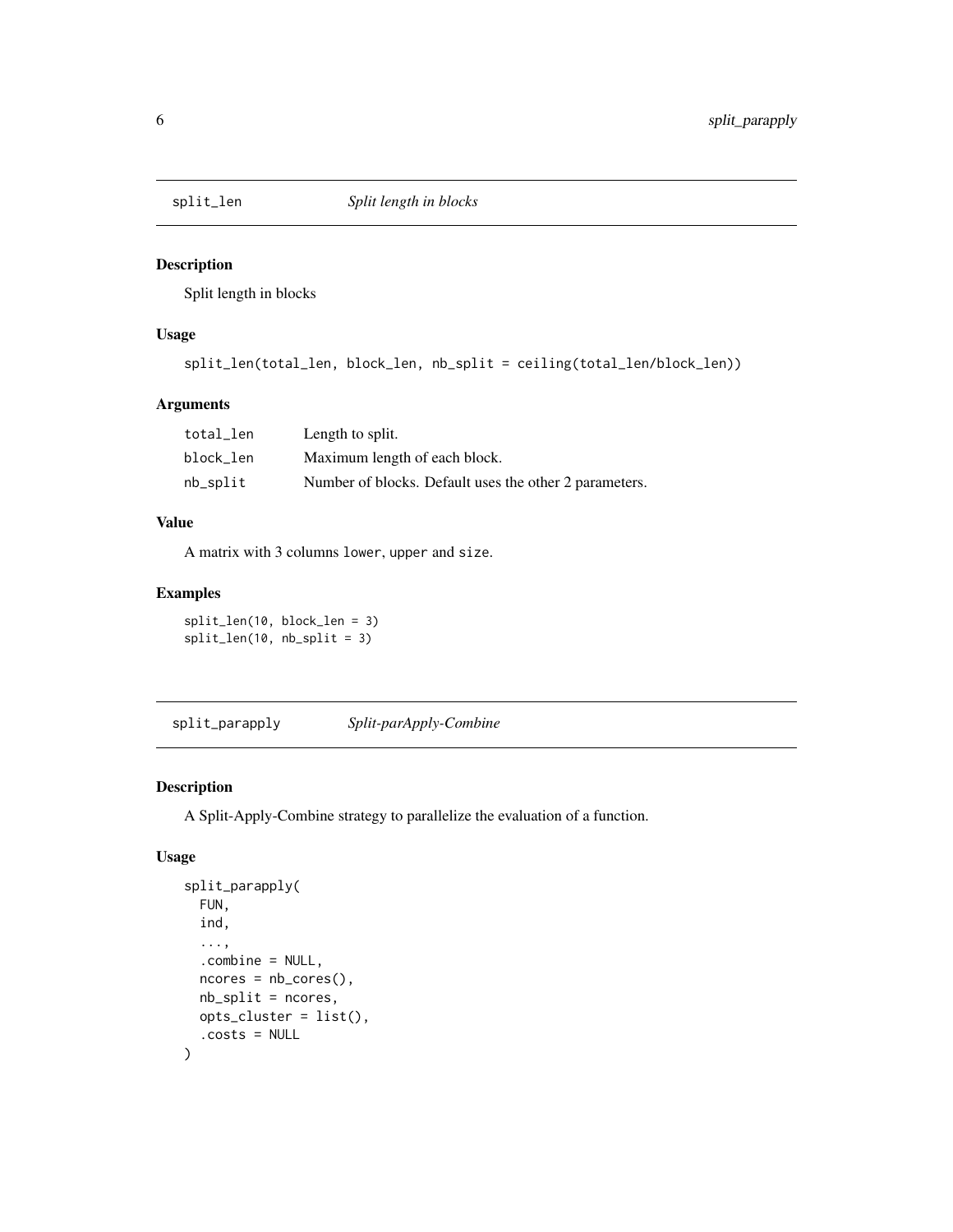### split\_parapply 7

### Arguments

| <b>FUN</b>   | The function to be applied to each subset matrix.                                                                                                                                                                                                                                                                                                                                   |
|--------------|-------------------------------------------------------------------------------------------------------------------------------------------------------------------------------------------------------------------------------------------------------------------------------------------------------------------------------------------------------------------------------------|
| ind          | Initial vector of indices that will be splitted in nb_split.                                                                                                                                                                                                                                                                                                                        |
| $\ddotsc$    | Extra arguments to be passed to FUN.                                                                                                                                                                                                                                                                                                                                                |
| .combine     | Function to combine the results with do. call. This function should accept<br>multiple arguments (using ). For example, you can use c, cbind and rbind.<br>This package also provides function plus to add multiple arguments together.<br>The default is NULL, in which case the results are not combined and are returned<br>as a list, each element being the result of a block. |
| ncores       | Number of cores to use. Default uses nb_cores().                                                                                                                                                                                                                                                                                                                                    |
| nb_split     | Number of blocks. Default uses neores.                                                                                                                                                                                                                                                                                                                                              |
| opts_cluster | Optional parameters for clusters passed as a named list. E.g., you can use type<br>$=$ "FORK" to use forks instead of clusters. You can also use outfile $=$ "" to<br>redirect printing to the console.                                                                                                                                                                             |
| .costs       | Vector of costs (e.g. proportional to computation time) associated with each<br>element of ind. Default is NULL (same cost).                                                                                                                                                                                                                                                        |

### Details

This function splits indices in parts, then apply a given function to each part and finally combine the results.

### Value

Return a list of ncores elements, each element being the result of one of the cores, computed on a block. The elements of this list are then combined with do.call(.combine,.) if .combined is not NULL.

### Examples

```
## Not run:
str(
  split_parapply(function(ind) {
   sqrt(ind)
  }, ind = 1:10000, ncores = 2)
)
## End(Not run)
```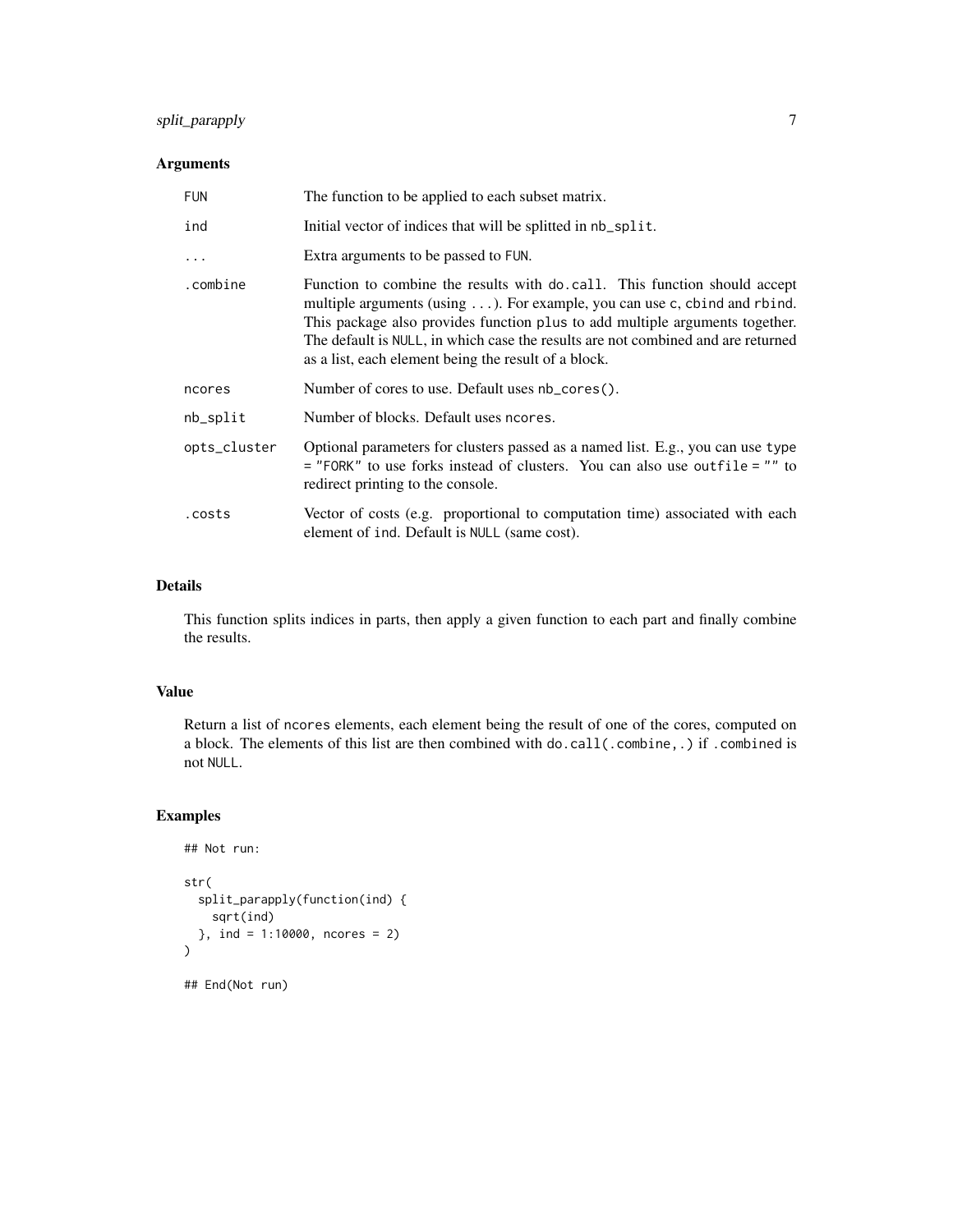<span id="page-7-0"></span>

### Description

Split object in blocks

### Usage

split\_vec(x, block\_len, nb\_split = ceiling(length(x)/block\_len)) split\_df(df, block\_len, nb\_split = ceiling(nrow(df)/block\_len))

### Arguments

| $\mathsf{X}$ | Vector to be divided into groups.                      |
|--------------|--------------------------------------------------------|
| block_len    | Maximum length (or number of rows) of each block.      |
| nb_split     | Number of blocks. Default uses the other 2 parameters. |
| df           | Data frame to be divided into groups.                  |

### Value

A list with the splitted objects.

### Examples

split\_vec(1:10, block\_len = 3) str(split\_df(iris, nb\_split = 3))